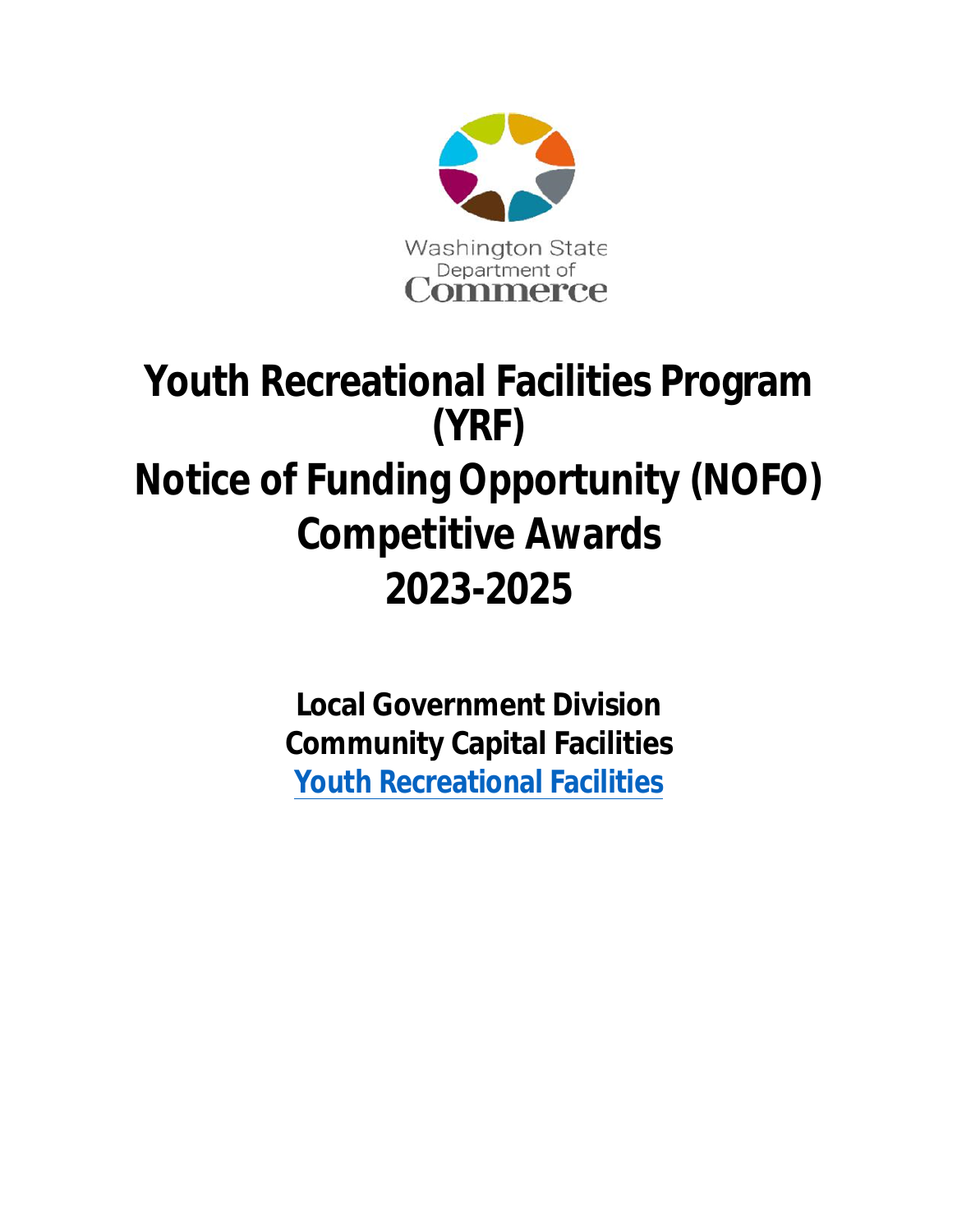**Commerce funding materials may be available in translated formats upon request with a minimum of ten (10) working days' notice. Persons needing an accommodation should contact the Program Manager, and we will determine if the accommodation is possible.**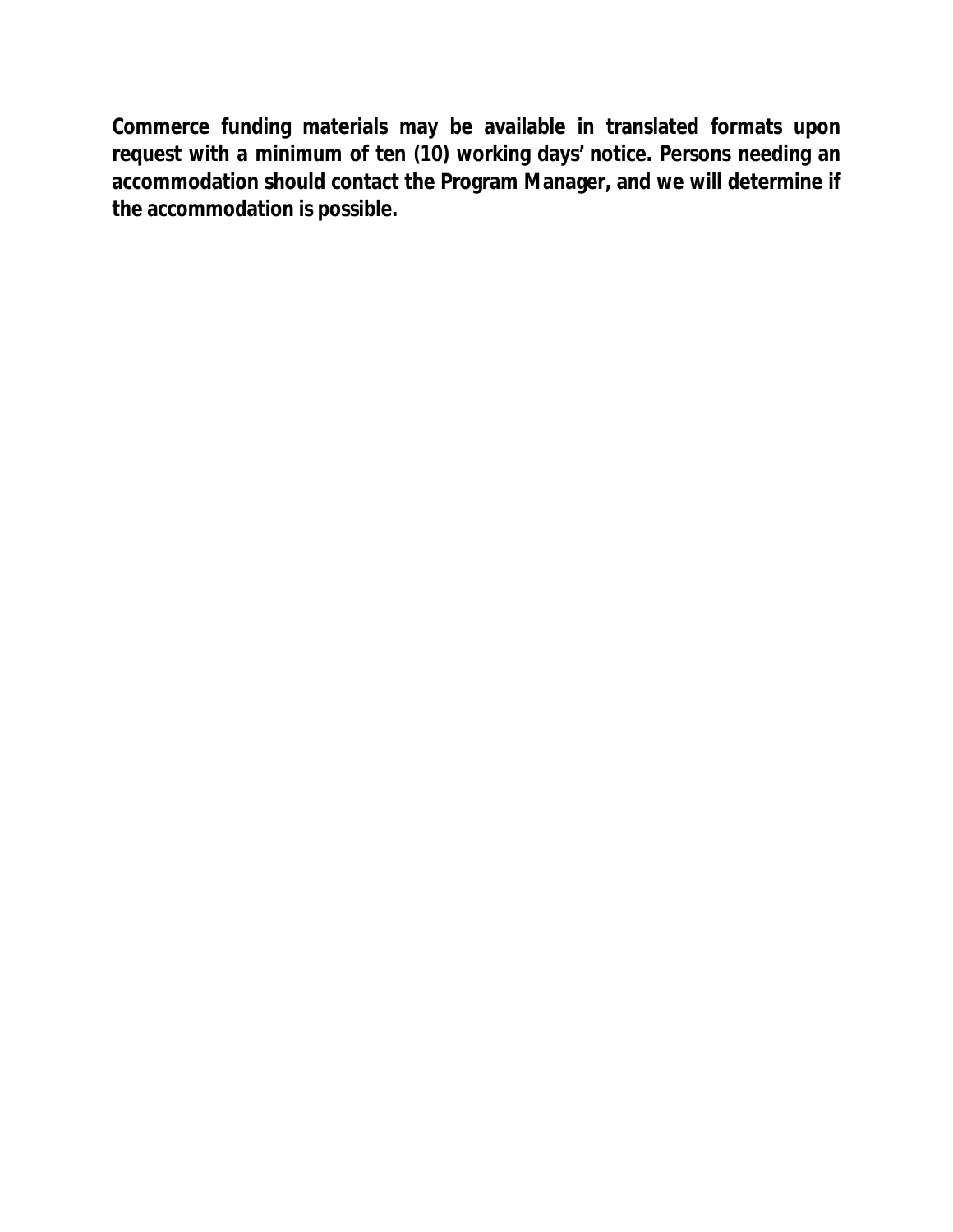# DOCUMENT REVISION HISTORY

| <b>Original</b><br><b>Version of</b><br><b>Document</b> | <b>Date of Revision</b> | <b>Revision</b> |
|---------------------------------------------------------|-------------------------|-----------------|
| 3/15/2022                                               | N/A (original version)  |                 |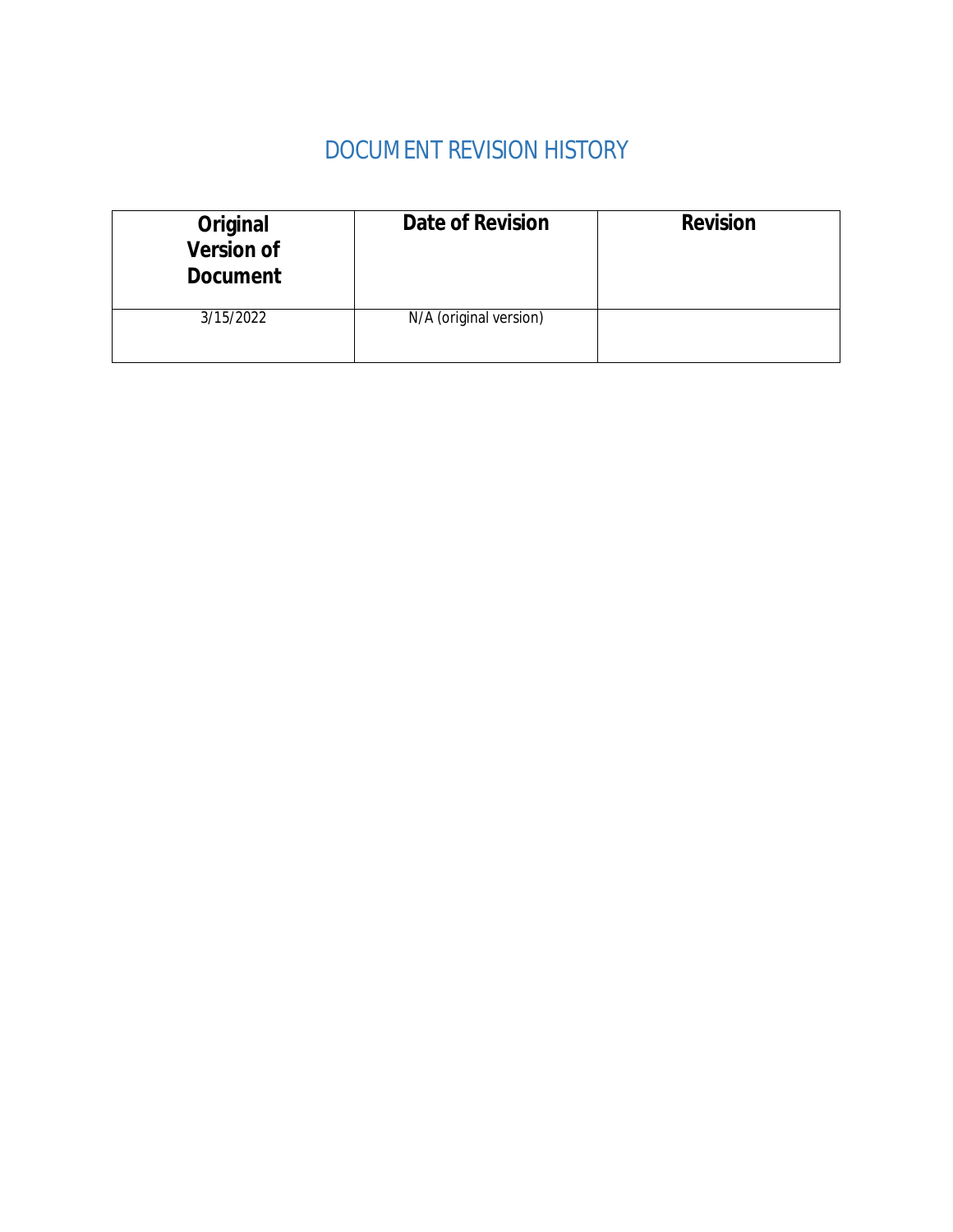# Table of Contents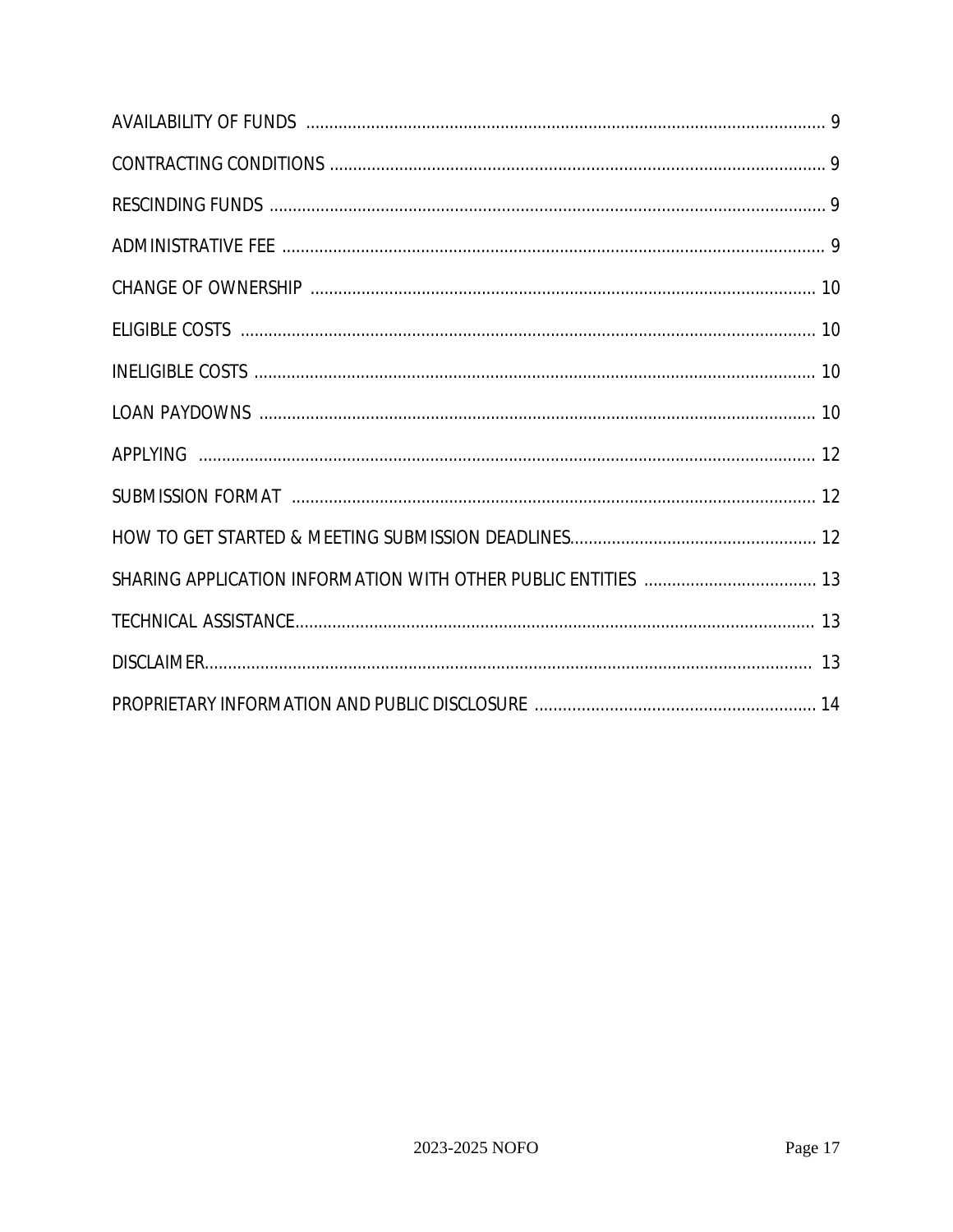#### **YRF PROGRAM BEST PRACTICES FOR A COMPETITIVE PROCESS**

The Youth Recreational Facilities (YRF) Program adopts these elements as best practices for our competitive processes.

- Public notice will be provided for all competitive solicitations using Commerce's public website. Notification will be provided through the GovDelivery system to interested parties that have signed up for communications through our webpage.
- All evaluators will sign a conflict and confidentially statement prior to evaluating submissions.
- A grant workshop and question and answer period prior to the submission deadline will be provided to interested parties.
- A clear and transparent debrief process will be provided to applicants who request such.

| <b>Application Workshop</b>       | April 28th, 2022                 |
|-----------------------------------|----------------------------------|
| <b>Applications Due</b>           | May 26th, 2022 at 5:00pm         |
| <b>Advisory Board Hearings</b>    | <b>July 27, 2022</b>             |
| <b>Notify Applicants</b>          | <b>August, 2022</b>              |
| 2023-25 Capital Budget Signed     | <b>Approximately April 2023</b>  |
| <b>Funds Released to Commerce</b> | <b>Approximately August 2023</b> |

# **FUNDING ROUND TIMELINE**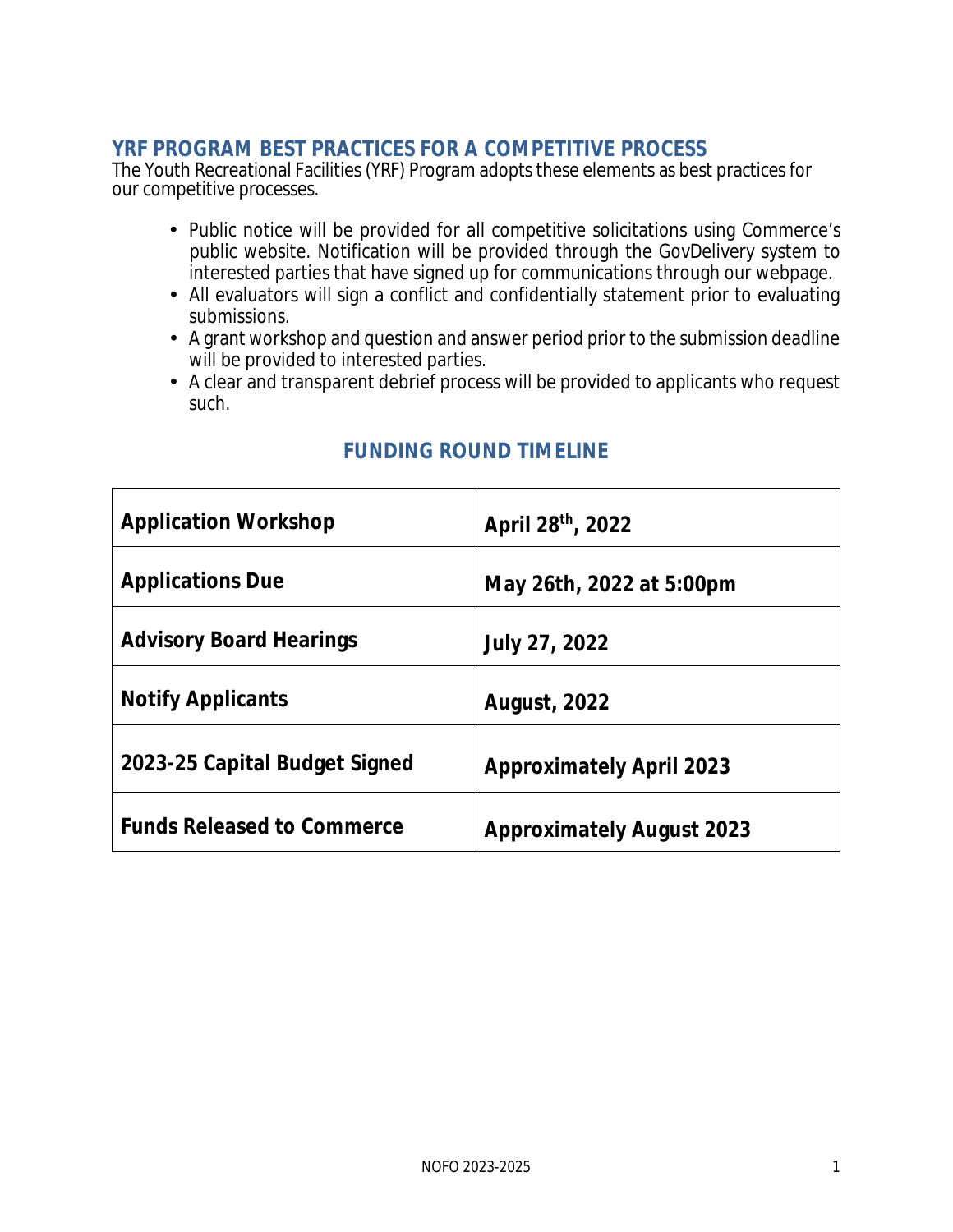Revisions to the timeline, updates to the application process, and updates to the Program Guidelines and award announcements will be published to the [Community](https://www.commerce.wa.gov/building-infrastructure/capital-facilities/youth-recreational-facilities/) [Capital Facilities - Youth Recreational Facilities](https://www.commerce.wa.gov/building-infrastructure/capital-facilities/youth-recreational-facilities/)webpage.

# **FUNDING AVAILABILITY**

The Department of Commerce (Commerce) is soliciting applications from eligible organizations to implement Youth Recreational Facilities capital projects.

YRF is a state program funded entirely through the sale of state bonds. No federal dollars are involved. The maximum grant award, per applicant, for the 2023-2025 biennium is \$1,200,000 and the total amount of state capital funding available for all projects on the biennial list will be determined by the capital budget. The total available for funding is \$8M. There is no minimum grant award amount. The YRF Advisory Board, which ranks grant applications, reserves the right to modify the amount of any request for funding.

# **WHO MAY APPLY**

This program awards state grants to Tribes and nonprofit, community-based organizations registered in the state of Washington.

# **CONDITIONS OF FUNDING**

The YRF program, operated by Commerce, receives funding from the Legislature and may provide grants as defined in the capital budget. This program awards state grants to nonprofit, community-based organizations to defray up to 25 percent of eligible capital costs for the acquisition and major new construction or renovation of nonresidential projects that provide a youth recreational opportunity supported by a social service and/or educational component. Community pools without a significant educational/social service component are ineligible.

All facilities funded by YRF must meet the following eligibility standards *at the time the application is submitted*:

- a. Funding is available to nonprofits and Tribes.
- b. Funding must be utilized in the manner outlined in the application.
- c. Awardees must have and maintain a Washington State business license through the Department of Revenue (DOR) and be registered with the Washington Secretary of State (SOS), if applicable.
- d. Awardees for all projects must meet requirements of Executive Order 21-02. Project review by Department of Archaeology and Historic Preservation as well as affected Tribes is required.
- e. Most projects are required to apply for LEED Silver certification. New construction and renovation projects under 5,000 square feet are exempt from this requirement.
- f. Awardees must pay state prevailing wages as of the date the budget becomes effective.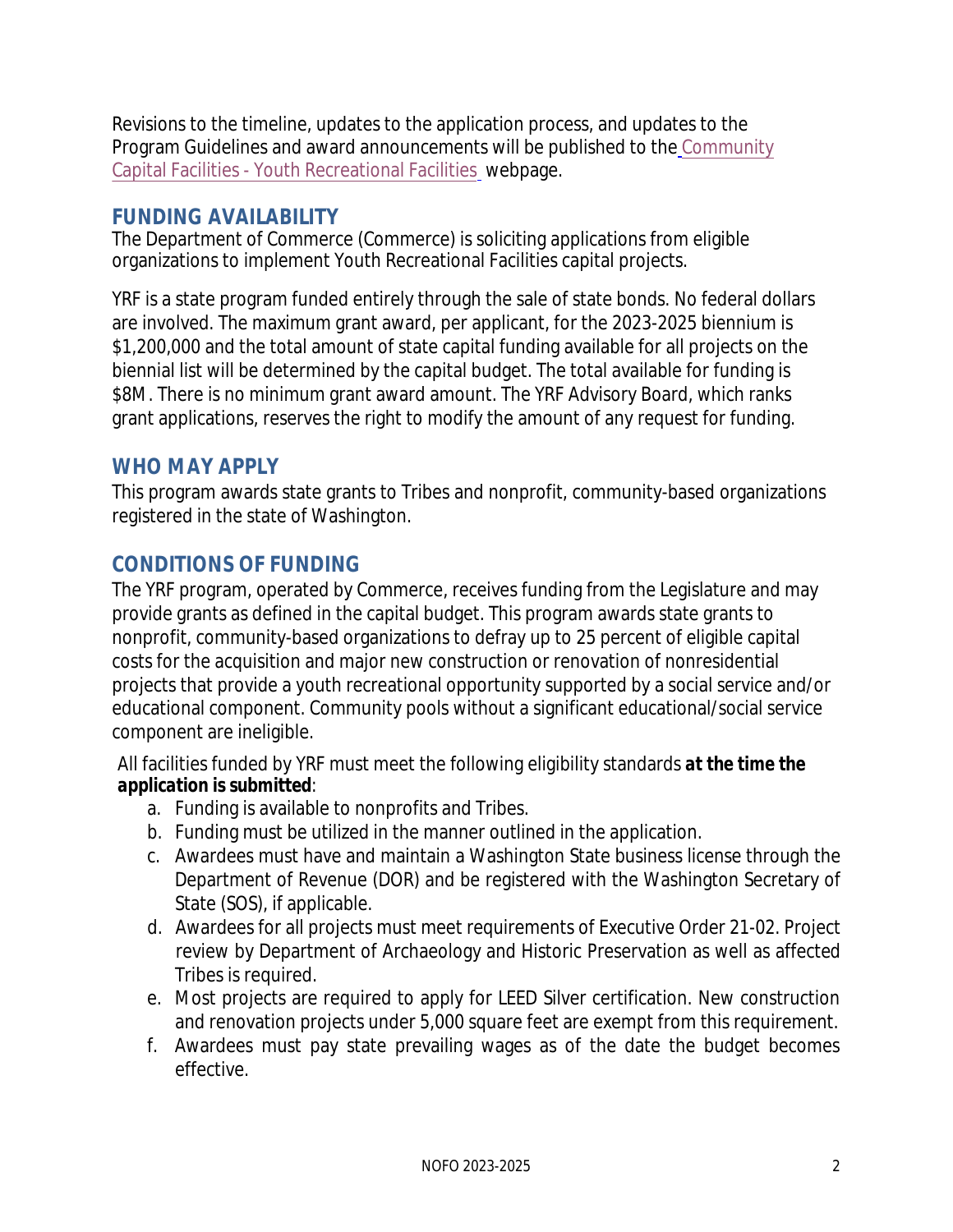- g. Awardees must have made substantial progress in a capital fundraising campaign dedicated to the project or have secured all non-state funding needed to complete the project.
- h. Awardees must have binding control of the project site via ownership or executed long-term lease (15 years from the application date—no operating agreements).
- i. Grant funds are only available once the awardee is able to prove site control. If YRF funds are needed to acquire real property, funds may be released at closing through the escrow process. Acquisition of bare land must be accompanied by the construction of a usable facility to be an eligible project. Also see Securitization section below.
- j. Grant funds are only available once the awardee is able to prove all other funding sources are legally bound and committed.
- k. Grant funds must be expended by the end of the contract term. The contract term will be identified as a four-year period but the awardee should be aware Washington operates under a biennial (two-year) budget. Each appropriation in the Capital Budget must, by law, lapse at the close of the biennium. Commerce will request one reappropriation of any unspent funds. However, we cannot guarantee the Legislature will agree to extend funding, nor can we legally obligate funds from one biennium to another. Awardees are encouraged to get under contract and expend their funding in a timely manner.
- l. The awardee must maintain and operate the facility and provide services for the commitment period of ten (10) years from the date of the last grant payment.

#### **SECURITIZATION**

For projects where the award is equal to or in excess of \$250,000, and where real property is or will be owned fee simple or a leasehold estate secured through a long term lease meeting or exceeding the term of the commitment period, Commerce may secure the grant with either a recorded Deed of Trust or a Leasehold Deed of Trust, a Promissory Note, and in some cases a Covenant. We will also require a Lender's Title Insurance policy be purchased by the awardee. The title policy shall be free and clear of unpaid taxes, liens, or encumbrances unless otherwise approved by Commerce. A Commerce Securitization Officer will reach out to the awardee to provide technical assistance once the awardee has provided their contract manager with a finalized set of Readiness Survey and Working Papers.

For projects with a predesign only or pre-development only grant award, securitization is waived.

# **WHAT IS A PROJECT**

All of our competitive grants only fund new construction or renovation that is "major" in scope. We do not consider such a project to be general maintenance and repairs, or Americans with Disabilities Act (ADA) upgrades when accompanied by other renovations.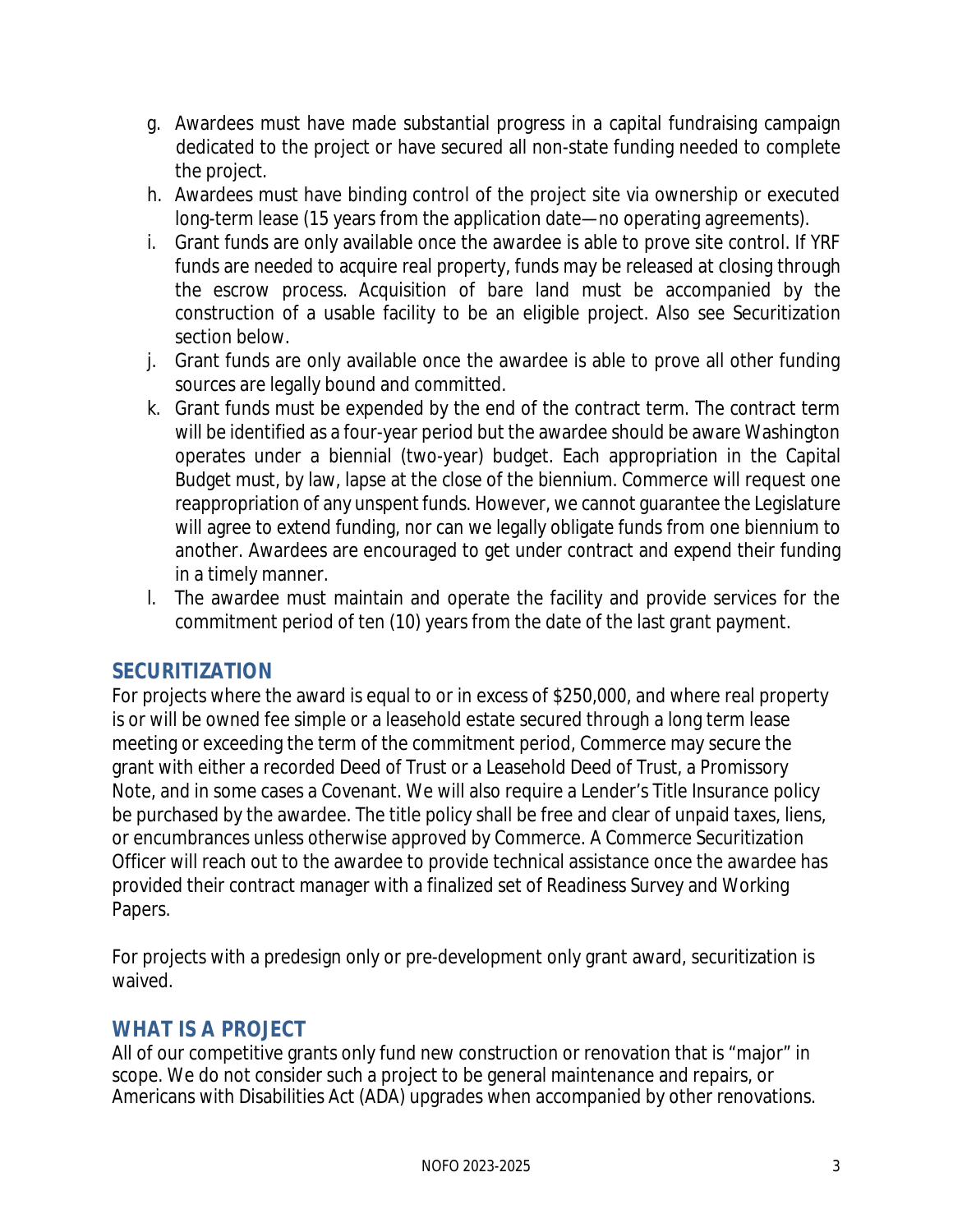An aggregation of ordinary maintenance items does not constitute a major project, regardless of its cost.

The installation of an elevator would not be fundable as a stand-alone project. Nor would replacing a roof or installing energy-efficient windows in a smaller building, purchasing bleachers, expanding a parking lot, or adding a security system. These would be eligible costs, however, if included as part of a larger project.

When drawing a line between a major and minor project, we consider the complexity of the project, e.g., adding new flooring might be eligible if it requires renovation of a facility or adding on to an existing facility. Another factor could be the greater difficulty of funding capital projects in rural parts of the state. That's why we strongly encourage you to contact Community Capital Facilities staff if you are unsure whether your project is eligible.

#### **ELIGIBLE PROJECTS**

Projects proposed for funding must:

- Be a nonresidential facility (e.g., does not include more than a bed for a night watchman);
- Consist of the construction, renovation, or acquisition of a facility that will provide a major recreational activity for youth. We define youth as within the K-12 age range;
- Have an educational and/or social service program available to youth at the project site (this does not include athletic training such as swimming or rowing lessons);
- Have staffed recreational facilities (e.g., an unattended skateboard park would not be eligible for funding); and
- Be available for use by youth year-round (e.g., facilities used primarily during summer are ineligible).

#### **INELIGIBLE PROJECTS**

- Athletic facilities such as outdoor swimming pools; soccer, baseball or softball fields, tennis or basketball courts;
- Family recreation centers and other facilities not targeted at youth; and
- Community centers, which we define as facilities used for a diverse range of social activities for people of all ages.

The last two examples illustrate how youth recreational activities should be the dominant use of the facility, e.g., in terms of square footage, usage patterns, and/or the presence of specialized equipment and facility design features. One exception is a mixed-use project that dedicates a discrete portion of the facility to a major youth recreational activity and services, such as a teen center providing an educational and/or social service.

#### **PARTNERSHIPS**

Partnerships will be considered, but the nonprofit must be designated as the applicant, have control of the project site, and ultimately receive the funds. The YRF Advisory Board will consider applications from nonprofit foundations qualified to raise funds for an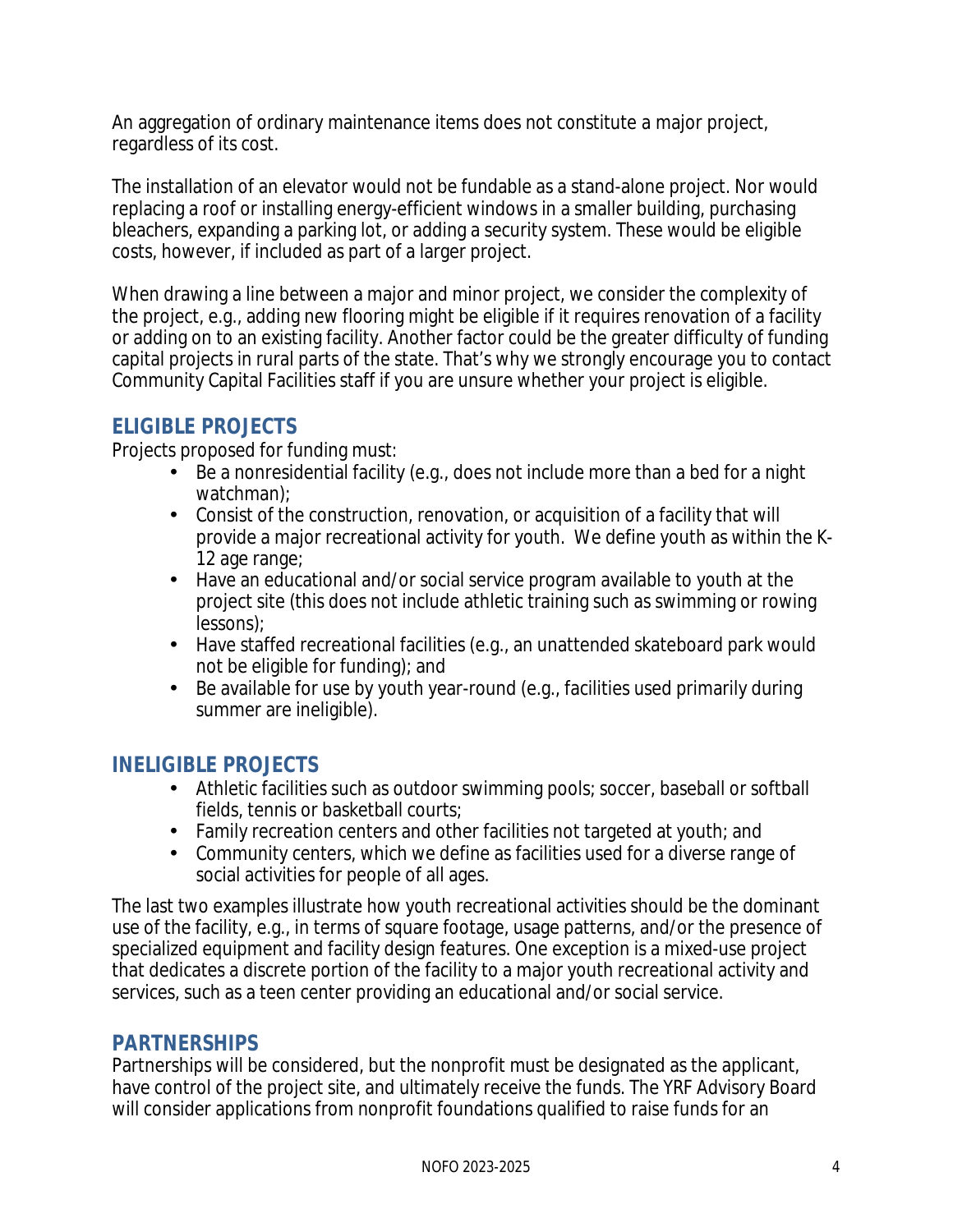otherwise ineligible organization, but will prioritize nonprofits that have direct control of the project. For example, the applicant could be a foundation working in partnership with a Tribe, or a governmental entity such as a school district or a public development authority.

All partnerships must provide at the time of application a copy of an executed jointoperating agreement that:

- Lasts a minimum of 15 years from the application due date;
- Establishes the applicant (the nonprofit youth organization) as possessing substantial authority to manage the facility and programming;
- Guarantees the availability of the facility for the proposed activities year round for youth; and
- Contains a contingency plan to address the possibility of dissolution or other change of ownership, with the objective being to protect public funds.

Public-nonprofit partnerships can be valuable in developing and sustaining youth recreational facilities, particularly in geographically isolated or economically disadvantaged areas. However, this grant program's intent is to fund nonprofits, which do not have the taxing and bonding authority of governmental entities. Therefore, nonprofit-public partnerships will be assessed for whether their project will primarily benefit the community at large, rather than the participating public agency's clients or students.

# **LLCs AND NONPROFITS**

The applicant's facility may be owned by a limited liability corporation (LLC) as long as the nonprofit holds the majority interest (more than 50%) through the duration of a tax credit program. At the conclusion of the commitment period the facility may be placed in an LLC if it is wholly owned by the nonprofit. The applicant must be able to demonstrate that it is receiving a significant benefit from the arrangement through a reduction in the capital costs of the facility.

# **MIXED-USE FACILITIES**

A youth recreational facility that is part of a larger, mixed-use project may be eligible for funding. This type of project is funded at 25 percent of the eligible capital cost of the youth recreation component only. This may be calculated by estimating the percentage of use by youth and applying for 25 percent of that portion.

# **ARE "SECONDS" ALLOWED?**

Facilities that have previously received a YRF grant are ineligible for additional funding unless:

- The project's scope of work has significantly changed and YRF funds have not yet been accessed; or
- What is proposed is a different project, or a discrete new phase of the previous project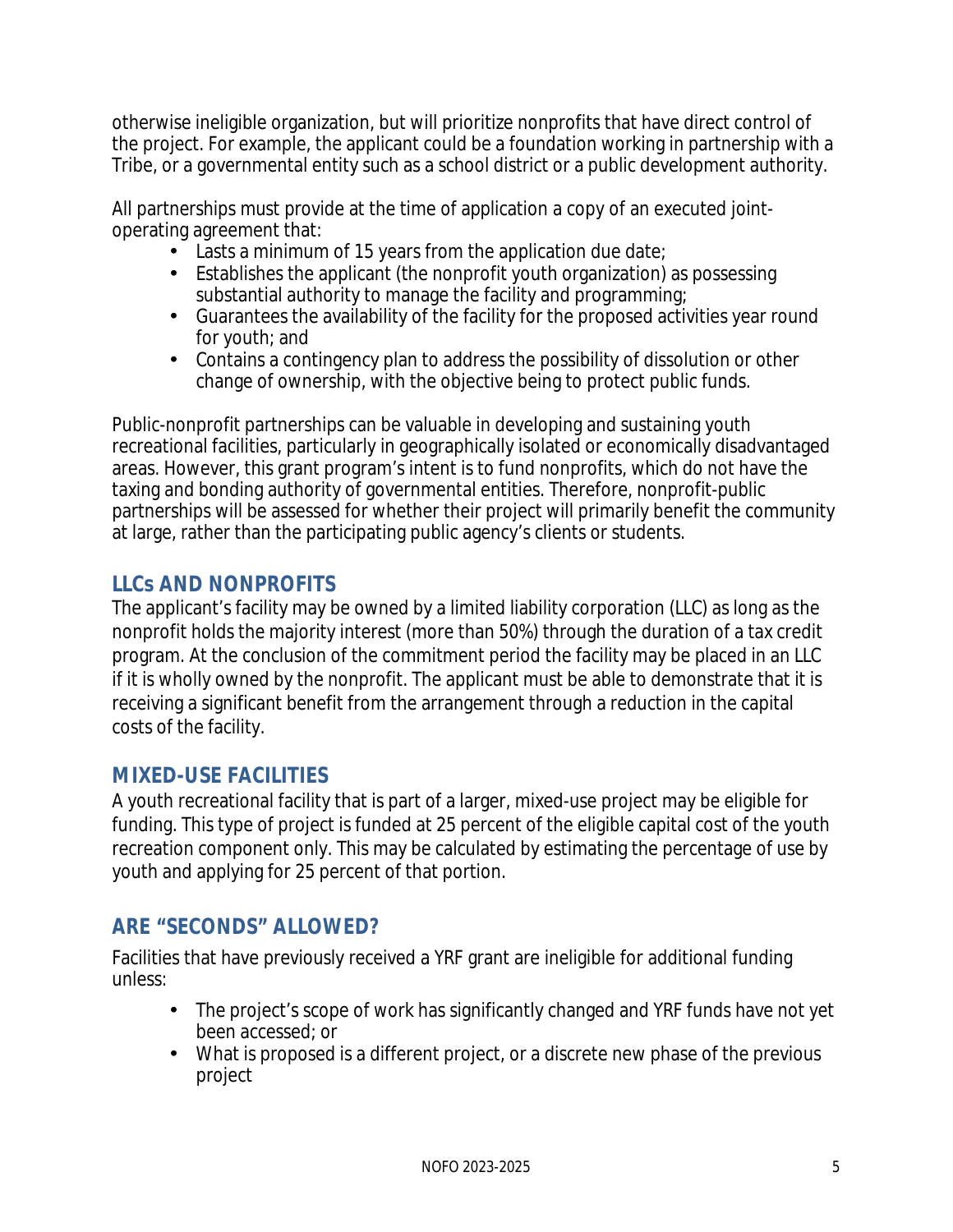#### **IN-KIND DONATIONS**

In-kind donations may also be reimbursable. Eligible donations include property, labor (except when donated by an applicant's paid staff), materials, or equipment as long as their value can be properly assessed and documented.

For example, the value of donated real estate must be documented by a current (one year or less) appraisal performed by a certified professional appraiser or county assessment. Professional labor is calculated at the rate a volunteer would normally charge for his or her services (be sure to document these costs with invoices). Nonprofessional labor is calculated at \$15 per hour.

However, Commerce reserves the right to make the final determination regarding the acceptability of in-kind contributions.

The YRF board is wary of projects too dependent on in-kind donations, particularly if they are heavily leveraged with loans. This is why the amount of nonprofessional, in-kind labor and loans you can receive credit for in our formula points is capped at 10 percent of project costs.

# **LEED: HIGH-PERFORMANCE BUILDING LAW**

The 2005 Washington State Legislature passed a law that requires many of our competitive grant recipients to comply with what has been termed "high-performance" or "green" building standards (RCW 39.35D).

The legislation's goal is for major capital facilities projects receiving state dollars to be built to the LEED silver standard where "practicable." LEED (which stands for Leadership in Energy and Environmental Design) is a certification program run by the U.S. Green Building Council.

These building principles offer the most savings when incorporated early in the design process. That's why we strongly encourage you to talk with your architect as soon as possible.

The first issue you may wish to explore is whether your project is required to meet the LEED silver standard. The law offers two types of exemptions.

#### **Exemption 1: Facility types**

The following types of facilities are exempt:

- Acquisition only does not include construction or renovation;
- New construction less than 5,000 gross square feet of occupied or conditioned space as defined by the State Energy Code;
- Renovation projects whose costs are less than 50 percent of the facility's assessed value and are less than 5,000 gross square feet of occupied or conditioned space; or
- Facilities such as hospitals; research facilities primarily used for laboratory experimentation, research, or training in research methods; or similar building types.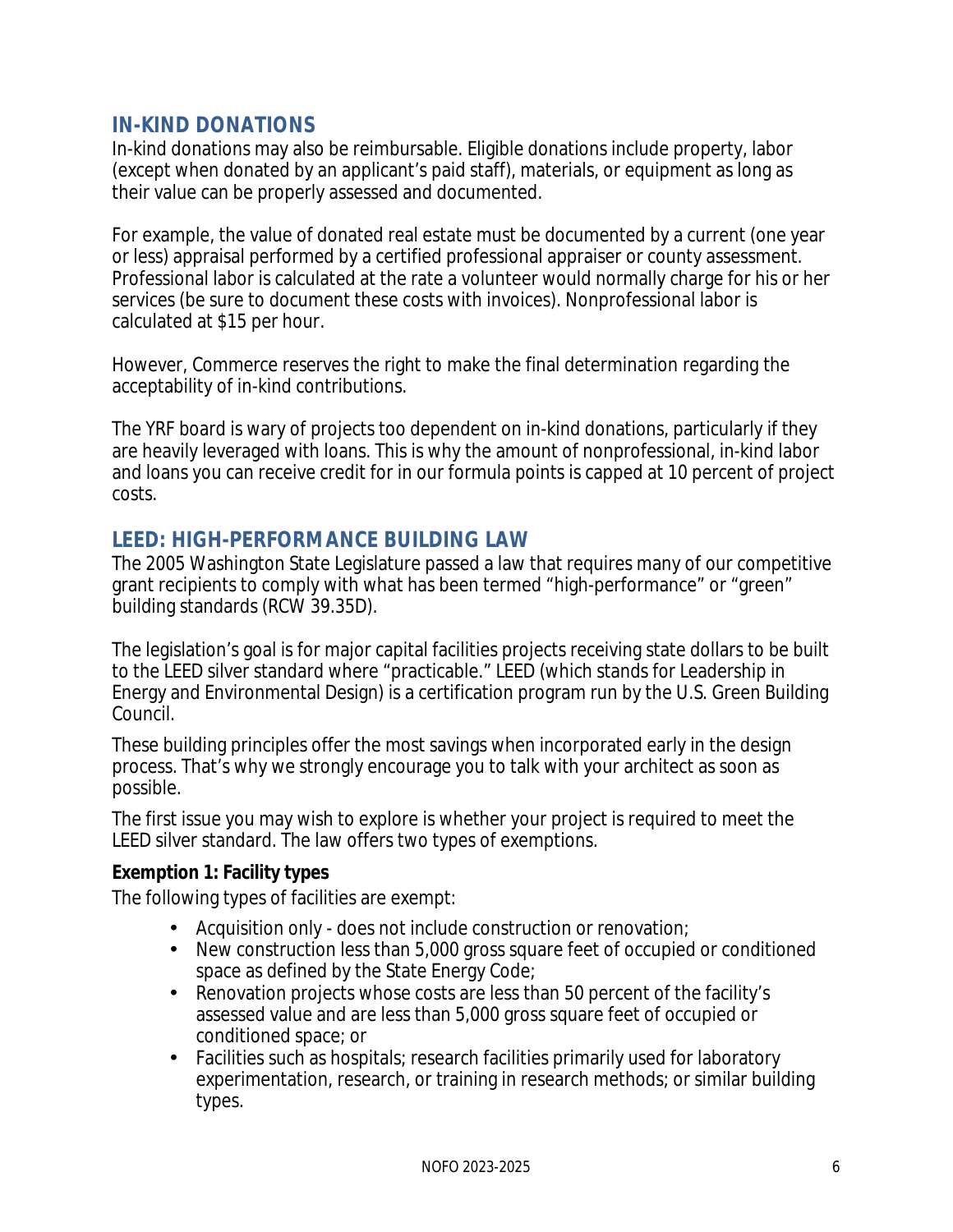#### **Exemption 2: Not practicable**

• Renovation projects that involve a new addition to an existing building may not be required for LEED Certification. We are not permitted to offer this exemption because of cost or timing-related issues.

You don't need to wait until you turn in a grant application to find out if your project will be exempted. Please contact us and we can quickly assess your project.

#### **ADVISORY BOARD ROLE**

The YRF Advisory Board helps develop program policy, reviews applications, and recommends projects for funding. The board consists of volunteers from the public and private sectors with demonstrated expertise in funding, administering, and/or advocating for youth organizations.

#### **APPROPRIATIONS PROCESS**

The YRF board will forward its recommendations, in the form of a prioritized list, to the Commerce director in the Fall of 2022. If approved by the director, the list will be included in the agency's 2023-2025 Capital Budget request, which is submitted to the Governor's budget office. If approved by the Governor, the list will be included in the 2023-2025 Capital Budget request.

The 2023 Legislature will make the final determination as to which projects, if any, receive YRF grants, and the total amount of funds to be provided for the 2023-2025 biennium. The Governor must sign the capital budget before an appropriation is legally binding.

# **APPLY NOW OR WAIT?**

The biennial nature of our funding cycles can make judgments about when to apply for a YRF grant more complex. Community Capital Facilities staff can help you think through your options.

The applications that rank highest are usually by organizations that have raised upwards of 50 percent of funds needed to complete their project. This is because YRF funds come from the sale of state bonds, and when a grantee does not promptly spend its award, this ties up the state's bonding capacity.

The YRF board has funded projects that were not as far along in their fundraising if they excelled in other respects. However, an applicant that has not secured as much capital funding needs to provide evidence of its ability to promptly raise all needed funds.

**Be sure that your project's scope has been solidified before you apply. If you are awarded funds, we cannot write a contract that deviates significantly from your application.**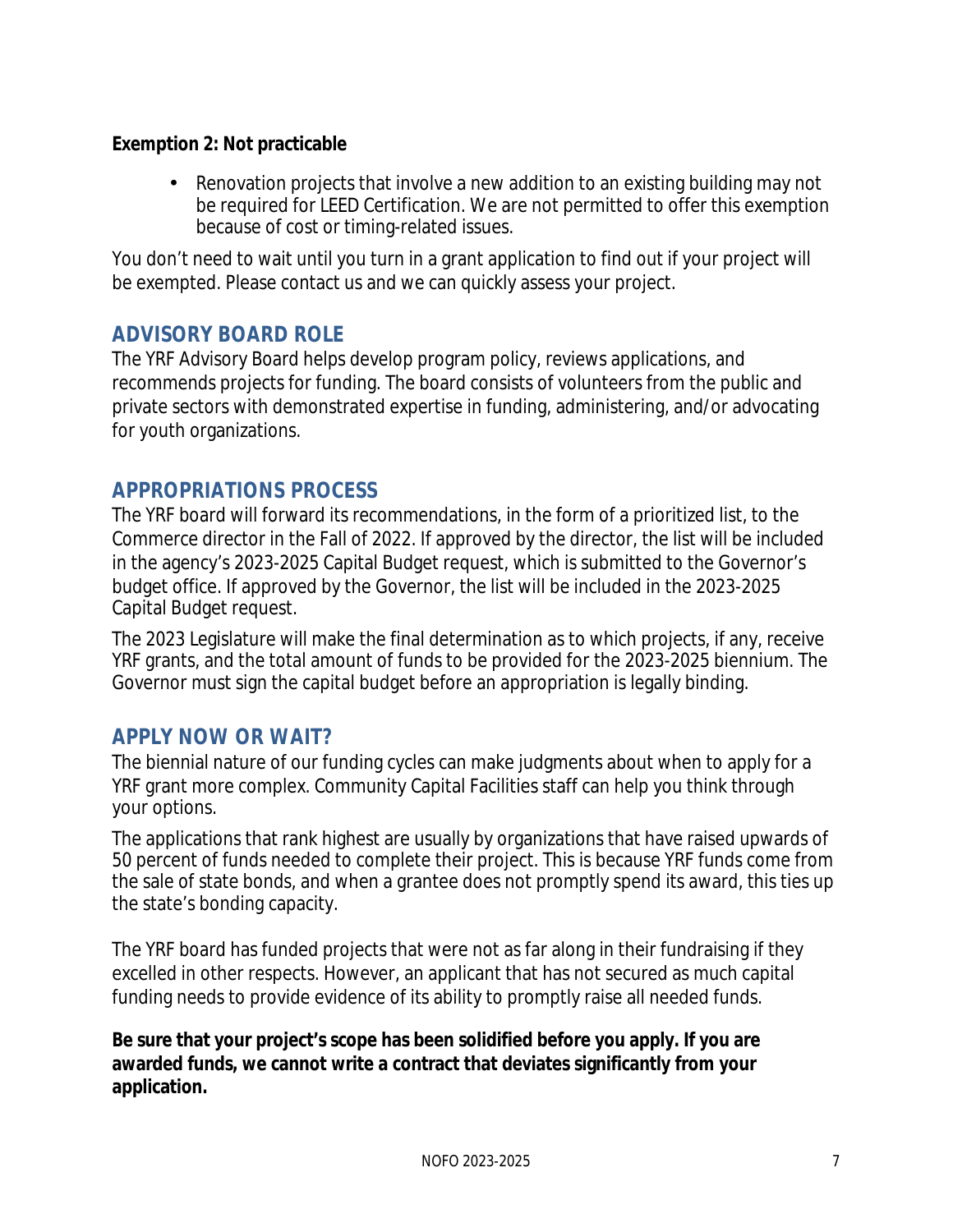#### **MISREPRESENTATION**

Any organization that presents false or misleading information in their application will be disqualified.

#### **RECOMMENDATIONS**

The YRF Advisory Board's recommendations are based upon the numerical rankings determined by scoring criteria and qualitative factors that may include (but are not limited to) distributing funds as fairly as possible around the state.

As with our other competitive grant programs, YRF applicants who are farther along in their fundraising will tend to do better than those who aren't. At the same time, the YRF board reserves the right to prioritize projects with less access to alternative sources of funding.

Advisory Board decisions are final.

# **CONTRACTING SPECIFICS**

#### **FUNDING RESTRICTIONS**

Funds awarded under this program originate from the sale of state capital bonds, and include no federal funds. We are mindful of the management pressures faced by nonprofits, and strive to administer YRF funds expediently and with a minimum of red tape. We do so within the policies and procedures established by the Legislature, the state Office of Financial Management, the Treasurer and the Office of the Attorney General. We must also comply with federal arbitrage regulations.

YRF awards are funded through an appropriation in the capital budget. A grant can only be spent by the designated organization for eligible costs that fit the scope of work listed in the grant application. In other words, the application becomes a controlling document that guides how the grant can be spent.

#### **COST REIMBURSEMENT**

Capital budget funds are available on a reimbursement basis only, and cannot be advanced under any circumstances. For the purposes of this program, reimbursable costs are those that are already incurred and paid by the grantee.

We may reimburse grant recipients for costs incurred and paid prior to the date a contract is executed, and as far back as July 1, 2020.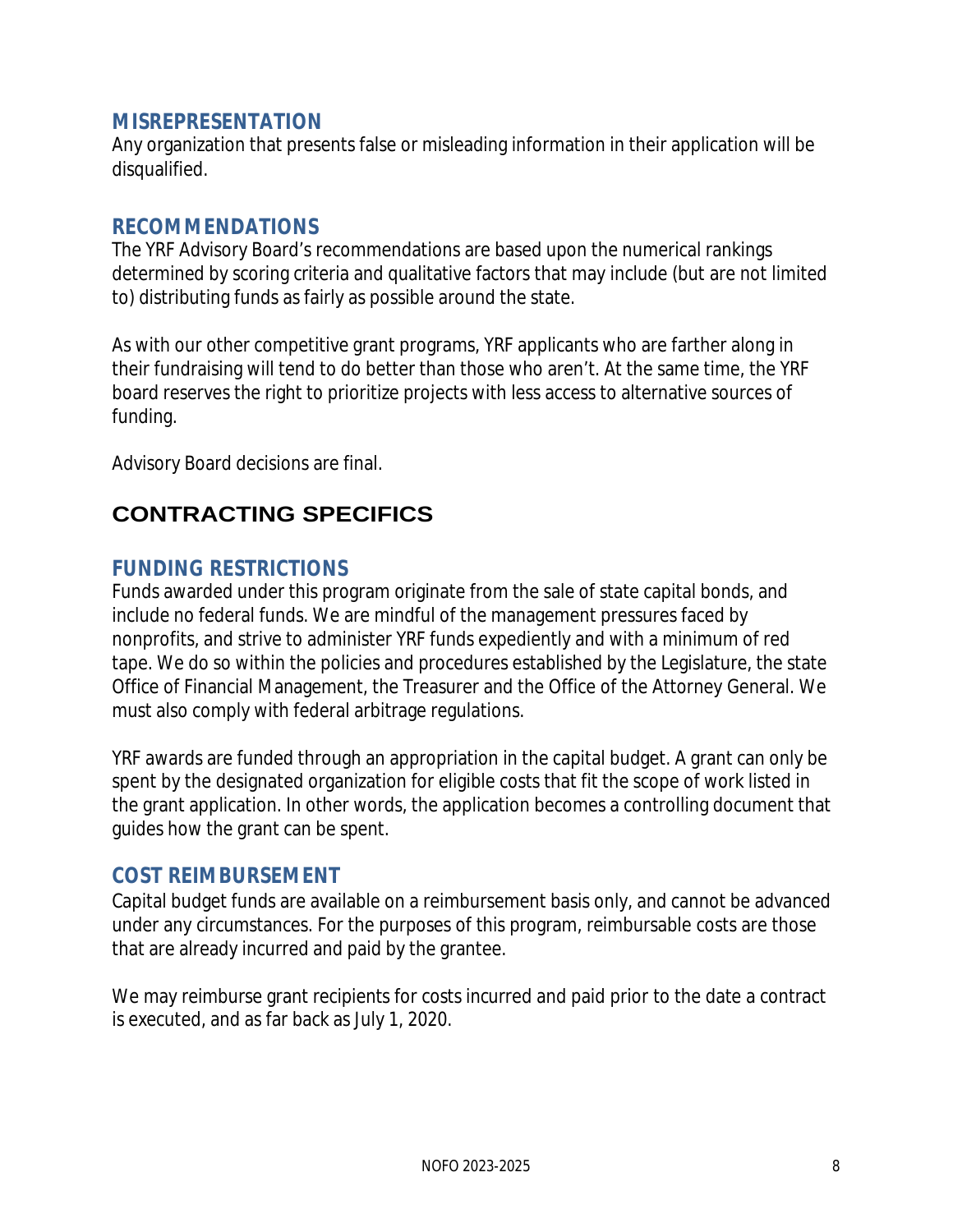#### **MATCHING FUNDS**

YRF grants may be used to pay up to 25 percent of each individual invoice of eligible project costs; the remainder must come from non-state sources. Non-state matching funds may consist of cash on hand, documented pledge commitments, the value of land acquired for the project, and in-kind contributions when properly documented. Grantees may also include the proceeds of a letter of credit or other binding loan commitment as part of their non-state matching funds. The value of land used as non-state match must be supported by a current (one year or less) appraisal performed by a certified professional appraiser or a county assessment. The perceived value of discontinued leases is not eligible to be used as a match.

#### **AVAILABILITY OF FUNDS**

Funds are anticipated to be available in September of 2023, but that can vary depending upon factors such as when the state budget is approved. A contract cannot be written until the grantee has met all funding conditions. Contracts generally take four to six weeks to execute once the grantee provides us with all needed information. Contracts are developed on a first-come, first-served basis.

#### **CONTRACTING CONDITIONS**

Three requirements must be met before grantees can begin drawing down their grant funds.

Grantees must demonstrate in writing the financial capability to complete the entire project. This means that the entire amount of non-state matching funds must be committed to the project.

Grantees must provide written evidence of site control by the application deadline, either through outright ownership of the subject property or an executed long-term lease (at least 15 years from the application due date).

Nonprofit organizations must provide Commerce with a deed of trust or leasehold deed of trust as security for the grant and it must be recorded before reimbursement of project costs. Contracts \$250,000 and under are exempt from this requirement.

#### **RESCINDING FUNDS**

Community Capital Facilities reserves the right to rescind any authorization. If this occurs, the organization may be eligible to reapply for funding in future grant cycles.

#### **ADMINISTRATIVE FEE**

Community Capital Facilities is authorized to retain three percent (3%) from each award over to cover all administration costs (this is our sole source of funding; we receive no state General Fund dollars). As you build your project budget, keep in mind that the net grant amount will be slightly less than the legislative appropriation. The administrative fee is not reimbursable to the grantee and should not be listed in the Project Budget.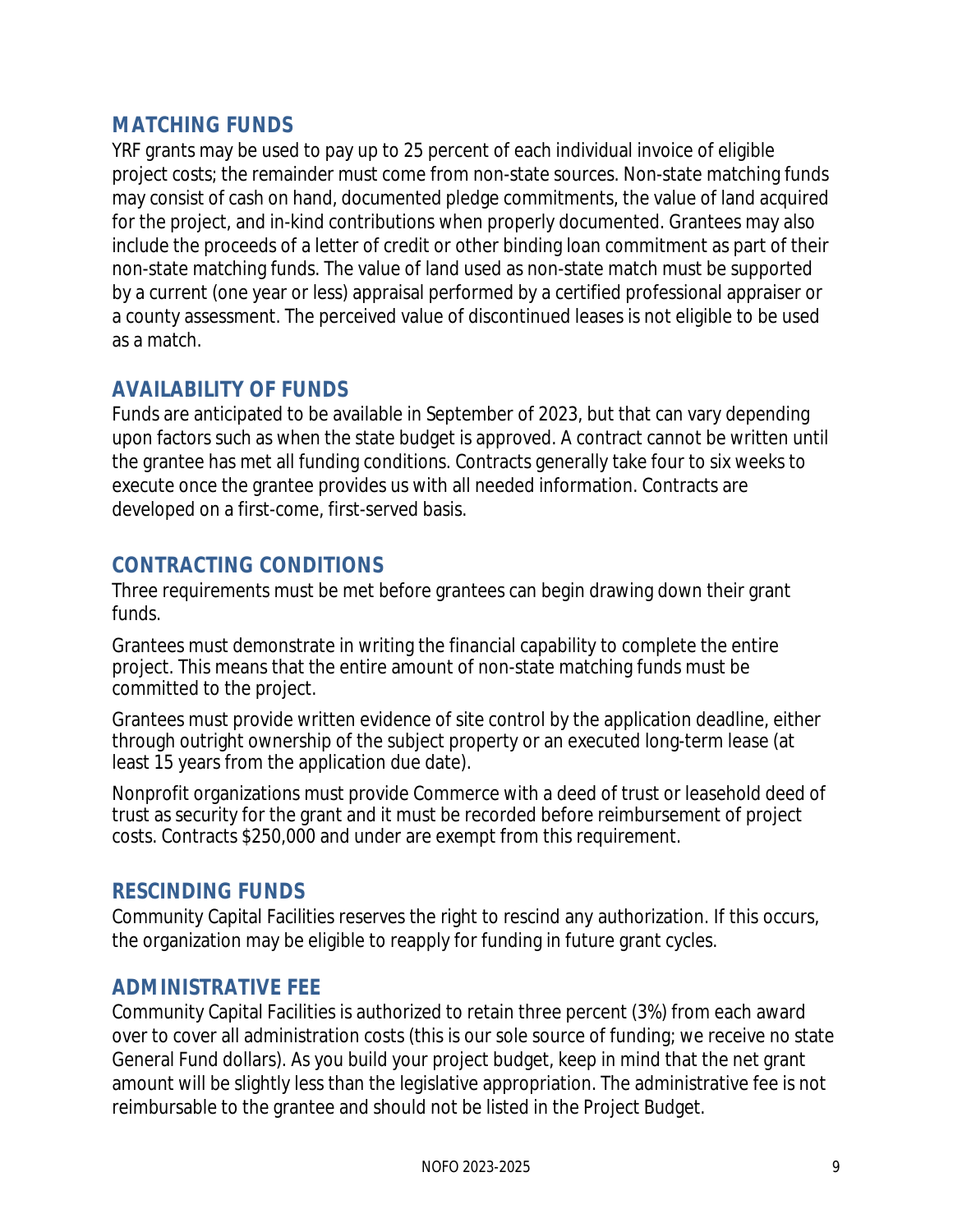#### **CHANGE OF OWNERSHIP**

Capital projects constructed with state funds require that the facility or project be held by the grantee for 10 years from the date of the last payment disbursed and that the facility or project be used for the same purpose expressed in the enabling legislation or contract during that time.

#### **ELIGIBLE COSTS**

Capital budget funds may generally be used to pay for the following construction-related expenses incurred by the grantee as far back as July 1, 2020:

- Design, architectural, and engineering work;
- Building permits/fees;
- Archeological/historical review;
- Construction labor and materials;
- Demolition/site preparation;
- Capitalized equipment;
- Information technology infrastructure (cables and wiring);
- Construction management (from external sources only)\*;
- Initial furnishings\*\*;
- Landscaping, and
- Real property when purchased specifically for the project, and associated costs\*\*\*

#### **INELIGIBLE COSTS**

All of our grants are intended to fund bricks and mortar. This is why the following costs are not eligible for reimbursement and cannot be used to match state funds:

- Internal administrative activities:
- Project management (from any sources);
- Fundraising activities;
- Feasibility studies;
- Computers or office equipment;
- Rolling stock (such as vehicles);
- Lease payments for rental of equipment or facilities; mortgage or property leases
	- (including long-term); and
- Moving of equipment, furniture, etc., between facilities.

# **LOAN PAYDOWNS**

YRF cannot be used to retire existing debt.

**\*** Construction management and observation is on-site management and/or supervision of the work site and workers thereon. This is an eligible project cost. Construction management does not include work performed by off-site consultants or consultant organizations,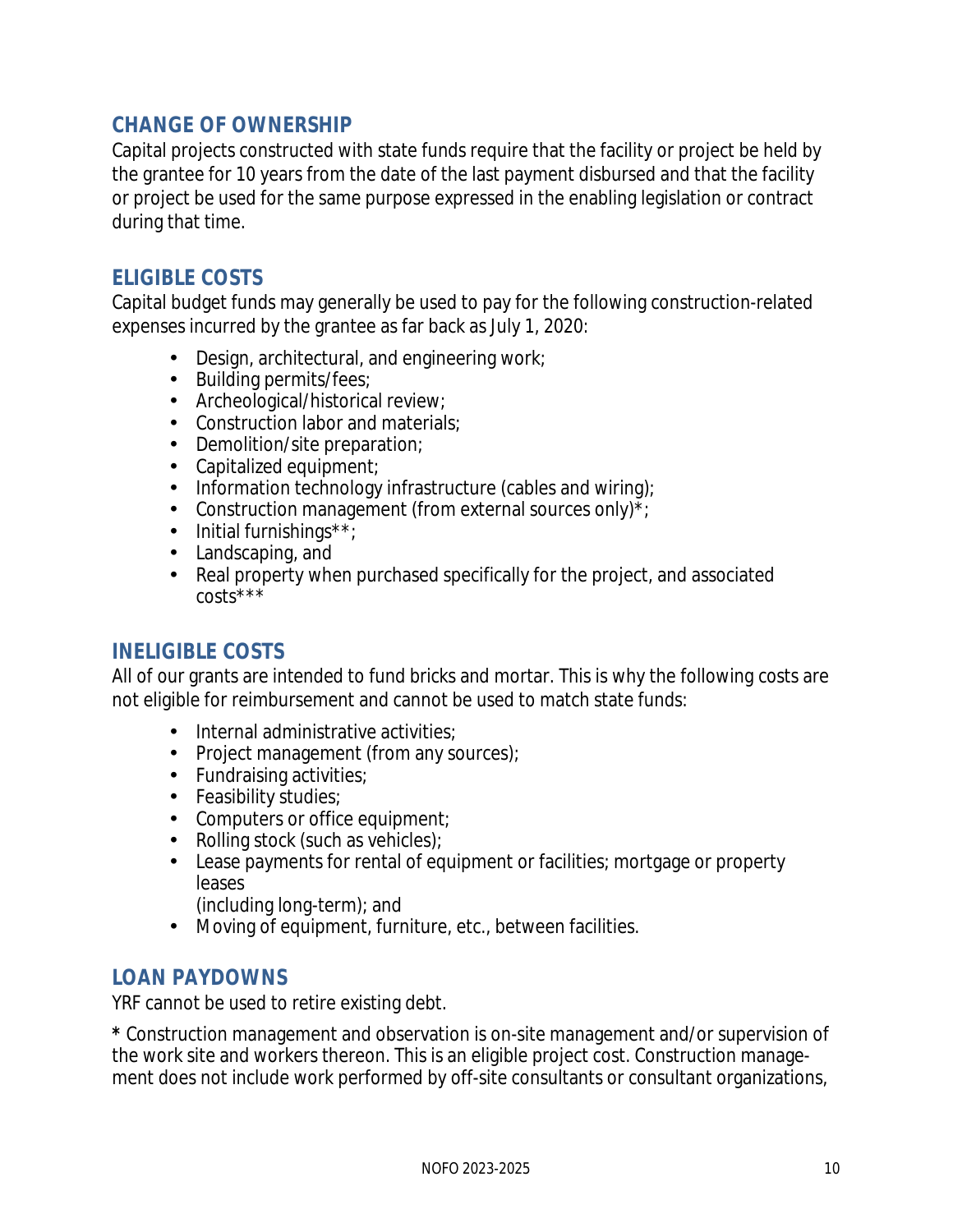grant writers, or employees of the grantee, unless the employee is hired solely and specifically to perform on-site construction management as defined above.

\*\* Furnishings and equipment are considered eligible project costs as long as the average useful life of the item purchased is 13 years or more.

\*\*\* Costs directly associated with property acquisition include appraisal fees, title opinions, surveying fees, real estate fees, title transfer taxes, easements of record, and legal expenses. However, YRF grants cannot reimburse a grantee the market-rate value of an existing reduced-cost lease.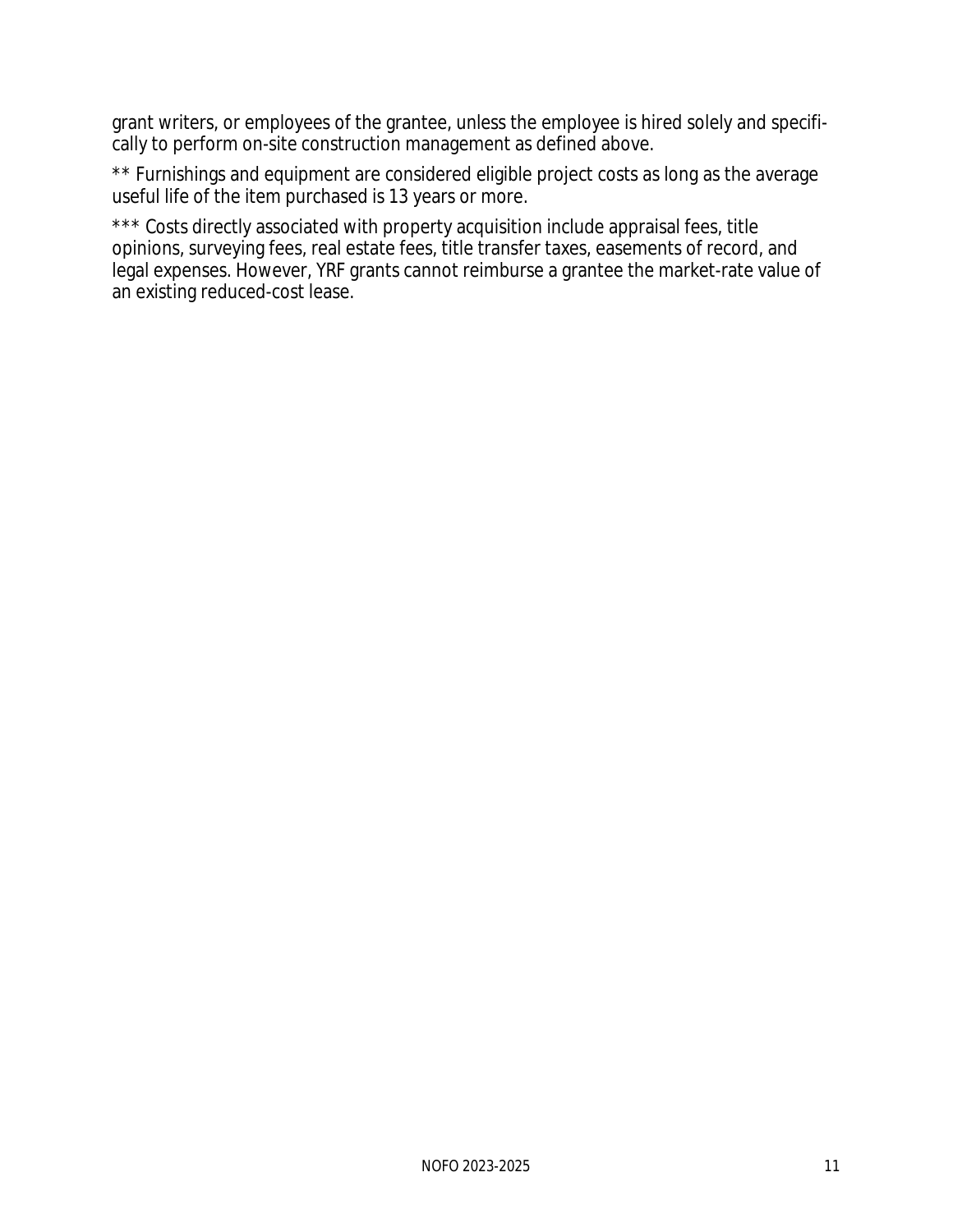# **APPLYING**

The application is available through a third-party on-line provider calle[d ZoomGrants.](https://www.zoomgrants.com/) When the application opens, a link to the ZoomGrants application will be posted to the Community Capital Facilities – [Youth Recreational Facilities](https://www.commerce.wa.gov/building-infrastructure/capital-facilities/youth-recreational-facilities/) webpage.

#### **ZoomGrants**

- If you h[a](https://www.zoomgrants.com/)ve a *ZoomGrants* account, log in and search for applications available through the Department of Commerce. You can also use the links posted to our [YRF website](https://www.commerce.wa.gov/building-infrastructure/capital-facilities/youth-recreational-facilities/) [to directly](https://www.commerce.wa.gov/building-infrastructure/capital-facilities/youth-recreational-facilities/) access the application.
- If you are a new user to ZoomGrants, click [here](https://www.zoomgrants.com/get-started/) and complete the required information for a new "Applicant" account. Please do not use "The" as the first word in the agency name when creating your account profile.
- For more information about using the ZoomGrants system, see the [How-To](http://zoomgrants.com/welcome/applicantslideshow.pdf) [Guide for Applicants](http://zoomgrants.com/welcome/applicantslideshow.pdf) [p](http://zoomgrants.com/welcome/applicantslideshow.pdf)rovided by ZoomGrants.

#### **SUBMISSION FORMAT**

- ONLY applications and documents associated with the application submitted through ZoomGrants will be accepted. No mailed hardcopy or emailed applications or documents will be accepted. Hyperlinks provided in the application to additional documentation will not be viewed.
- Answers to application questions are saved by the system automatically after each response. You do not need to complete an application in a single session and can come back to where you left off with your application whenever necessary. Applicants will receive a notification from the ZoomGrants system when the Pre-Application responses and final application is successfully submitted.
- A response to all questions is required unless otherwise indicated. Answer all questions thoroughly and pay attention to the directions provided for each question because some questions are multi-step. Answers that are not responded to will be considered incomplete and if enough information is missing throughout the application, the application may be considered incomplete and not reviewed.

If a document is indicated as 'required' or 'required if applicable' and you do not submit the requested material, the application will be considered incomplete and not reviewed.

#### **HOW TO GET STARTED & MEETING SUBMISSION DEADLINES**

The applicant must respond to the Pre-Application Questions no later than the date and time stated in the table above. Commerce staff will review Pre-Application Questions and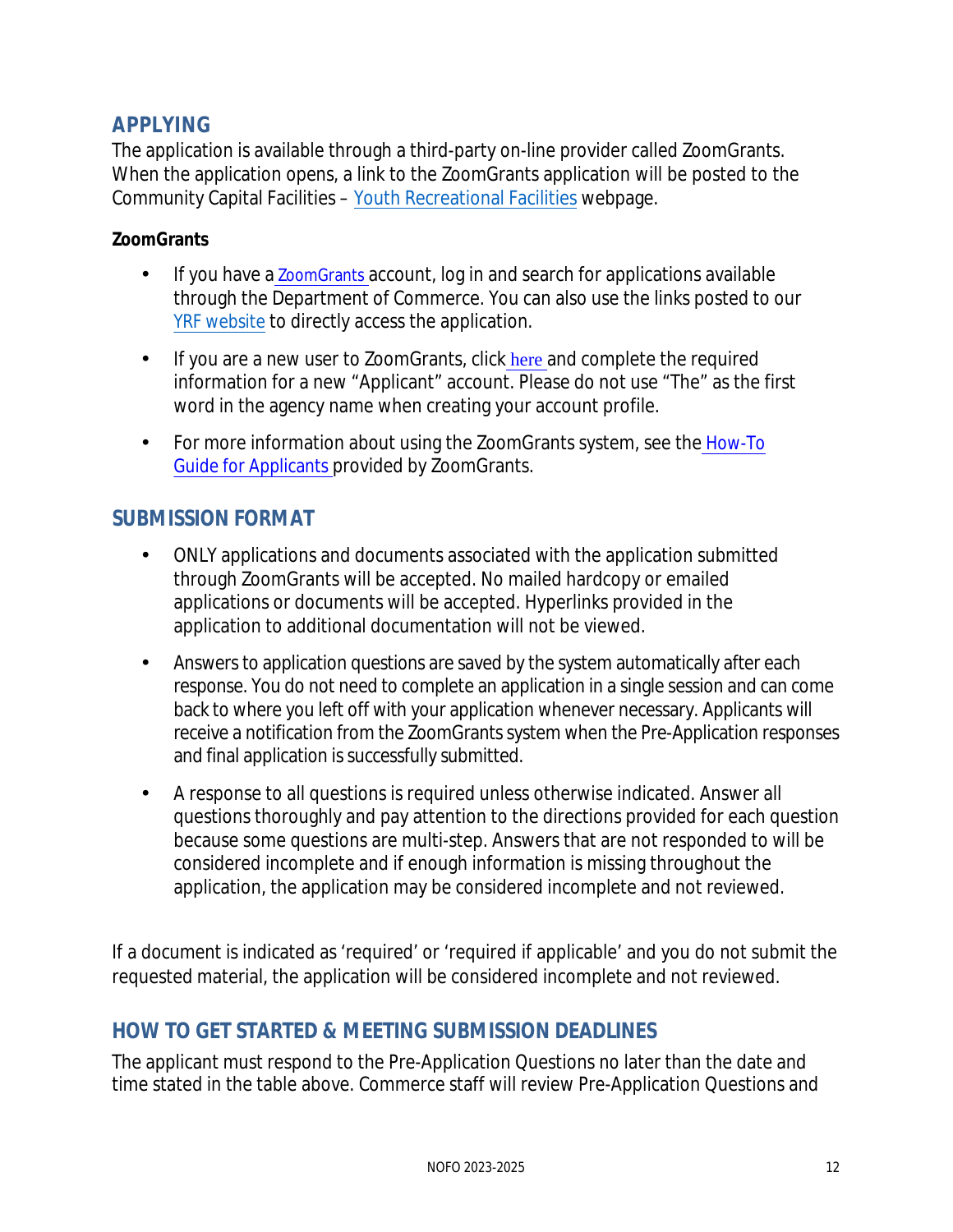either reach out to the applicant for further information or approve an application to move forward for completion.

- o To respond to the Pre-Application Questions, provide your answers to the questions and then click the submit button. Once the Pre-Application Question responses are received, a Commerce program staff person will either approve the applicant to move forward in completing the remaining sections of the application or they will contact the applicant with additional technical assistance.
- $\circ$  If staff reach out to the applicant with questions, the applicant must respond to those questions in a timely manner. If adequate response to the questions is not received by the Pre-Application Question deadline, you will not be allowed to complete an application.
- o When your Pre-Application Questions are approved you will receive a communication from the ZoomGrants system allowing you access to the remainder of the application.

Once the Pre-Application is approved, the remaining sections of the application will be available for completion. The remaining application material must be responded to, in the ZoomGrants system, no later than the date and time stated in the table above.

o All documents associated with the application must be uploaded into the ZoomGrants application and all applicable questions answered, by the submission deadline, for the application to be considered complete.

An incomplete application will be considered non-responsive and will not be reviewed.

# **SHARING APPLICATION INFORMATION WITH OTHER PUBLIC ENTITIES**

Commerce may share application information, submitted through our application process, with other public entities that fund capital, operating or services associated with Youth Recreational Facilities. If an applicant receives an award from Commerce, and we have shared that applicant's information with another public entity, this does not guarantee nor should it be taken as an offer of funding from any other public entity. As well, if an applicant receives an award for funding from a public entity that Commerce shared application information with, this is in no way to be taken as an award from Commerce.

# **TECHNICAL ASSISTANCE**

Questions specific to the ZoomGrants system, please contact ZoomGrants: Online[: https://www.zoomgrants.com/about-us/request-technical-help/](https://www.zoomgrants.com/about-us/request-technical-help/) Phone: 866-323-5404 x2

#### **DISCLAIMER**

The YRF Program reserves the right to revise this NOFO, Program Guidelines and FAQ. If so, updated information will be published on the [YRF](https://www.commerce.wa.gov/building-infrastructure/capital-facilities/youth-recreational-facilities/) web page. Be advised that numbers for